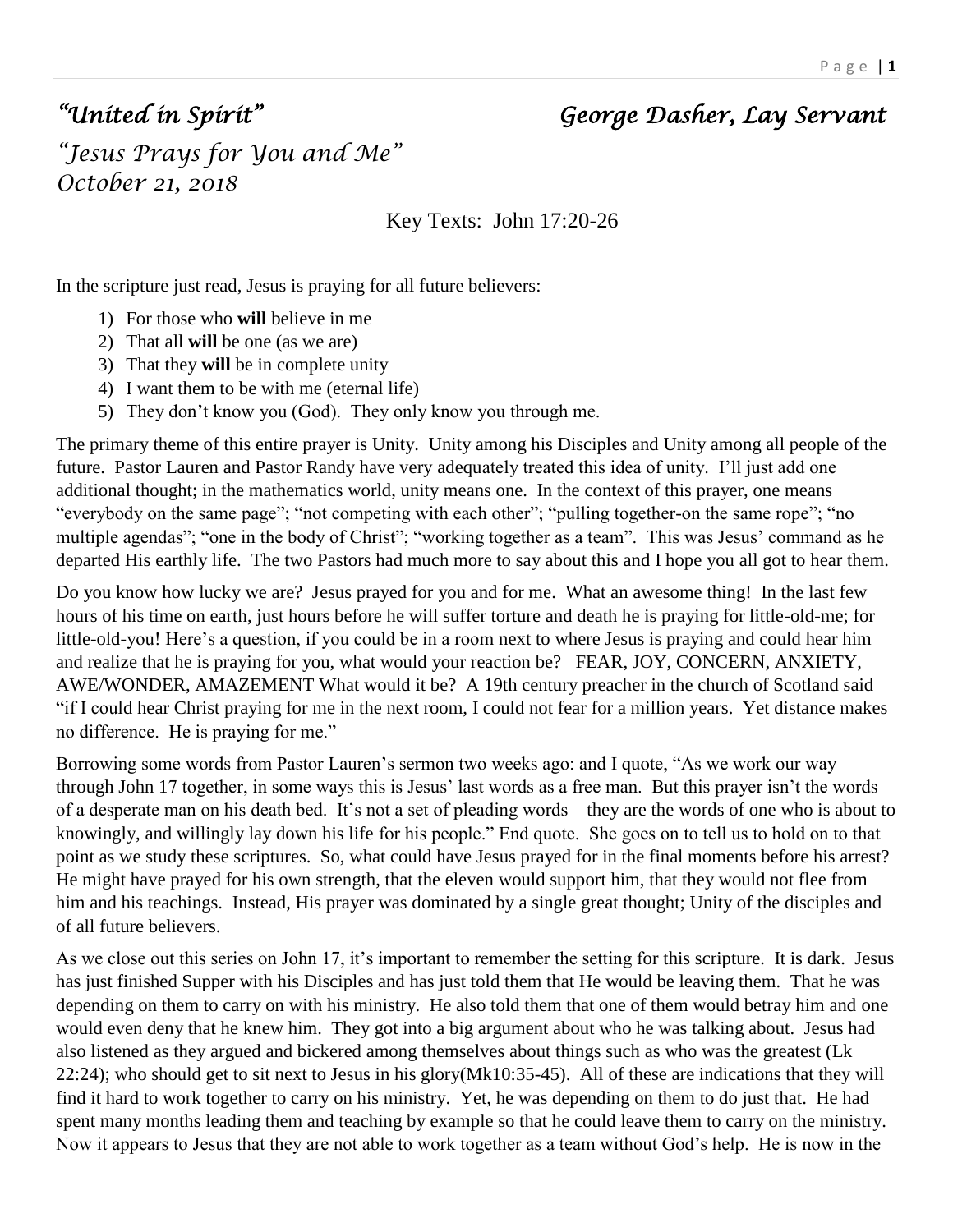garden alone praying, not to have the torture that lies ahead lifted but for UNITY among his disciples and all future believers.

This is the third in a series of three sermons on John 17 and, I'm batting in the clean-up position! Thank you, Pastor Randy. To put this scripture into a framework, consider that earlier in His teachings Jesus gifted the world with the greatest model prayer of all time (Matt 6:9-13) THE LORD'S PRAYER and later prayed the most powerful high priestly prayer of all time (John 17). In between these two prayers are many examples of Jesus teaching us about prayer and how to pray.

This brings me to a story about an old man who found a unique way to pray in the later years of his life.

## I'll call it The Empty Chair

An old man is being cared for by his daughter who had asked the local pastor to come and pray with her father who was bedridden and nearing the end of his life. When the pastor arrived, she found the man lying in bed with his head propped up on two pillows and an empty chair beside his bed. The Pastor assumed that the old fellow had been informed of her visit. "I guess you were expecting me" she said.

"No, who are you?" I'm Pastor Lauren, the new associate pastor at the local Methodist church", the pastor replied. When I saw the empty chair, I figured you knew I was coming. Oh yeah, the chair, said the bedridden man. Would mind closing the door? Puzzled, pastor Lauren shut the door.

I've never told anyone this, not even my daughter, said the man. But, all of my life I have never known how to pray. At church I used to hear the pastor talk about prayer, but it always went right over my head.

I abandoned any attempt at prayer, the old man continued, until one day about four years ago my best friend said to me, Joe, prayer is just a simple matter of having a conversation with Jesus. Here's what I suggest. Sit down in a chair, put an empty chair in front of you, and in faith see Jesus in the chair. It's not spooky because Jesus promised, "I'll be with you always". Then just speak to him and listen in the same way you're doing with me right now. So, I tried it and I've liked it so much that I do it a couple hours every day. I'm careful though. If my daughter saw me talking to an empty chair, she'd either have a nervous breakdown or send me off to the funny farm. The pastor was deeply moved by the story and encouraged the old guy to continue on his journey. Then she prayed with him and returned to the church.

Two nights later the daughter called to tell the pastor that her daddy had died that afternoon. Did he seem to die in peace, she asked? Yes, when I left the house around two o'clock, he called me over to his bedside, told me one of his corny jokes, and kissed me on the cheek. When I got back from the store an hour later, I found him dead. But there was something strange. In fact, beyond strange; it was kinda weird. Apparently, just before daddy died, he leaned over and rested his head on a chair beside the bed!

There is so much that we can take away from this story to apply to today's scripture. First, Jesus is in that empty chair in front of us. It is not empty! Just as He prayed for us 2000 years ago in the Garden, He prays for us today from His seat on the throne. Just as he prayed for us 2000 years in verse 24 "I want those you (God) have given me to be with me where I am" He is guaranteeing us eternal life.

As we think more about Jesus' prayer it's easy to make the mistake that he is focused on us as a church family and not the world. Twice in the six verses we read today he refers to the "world"( Vs 21). "…so that the world may believe that you have sent me"( Vs 23). Jesus had only traveled a small area of the world but in unity with God He knew that the focus had to be on a much greater area; the entire world. There were no geographic boundaries or borders; just one beautiful world. As a side note, our American Astronauts made the same observation as they looked back at the earth from the moon. One of the Astronauts wrote a song about his experience and feelings. He called it "Moon Rider" and I'd like to share the lyrics with you: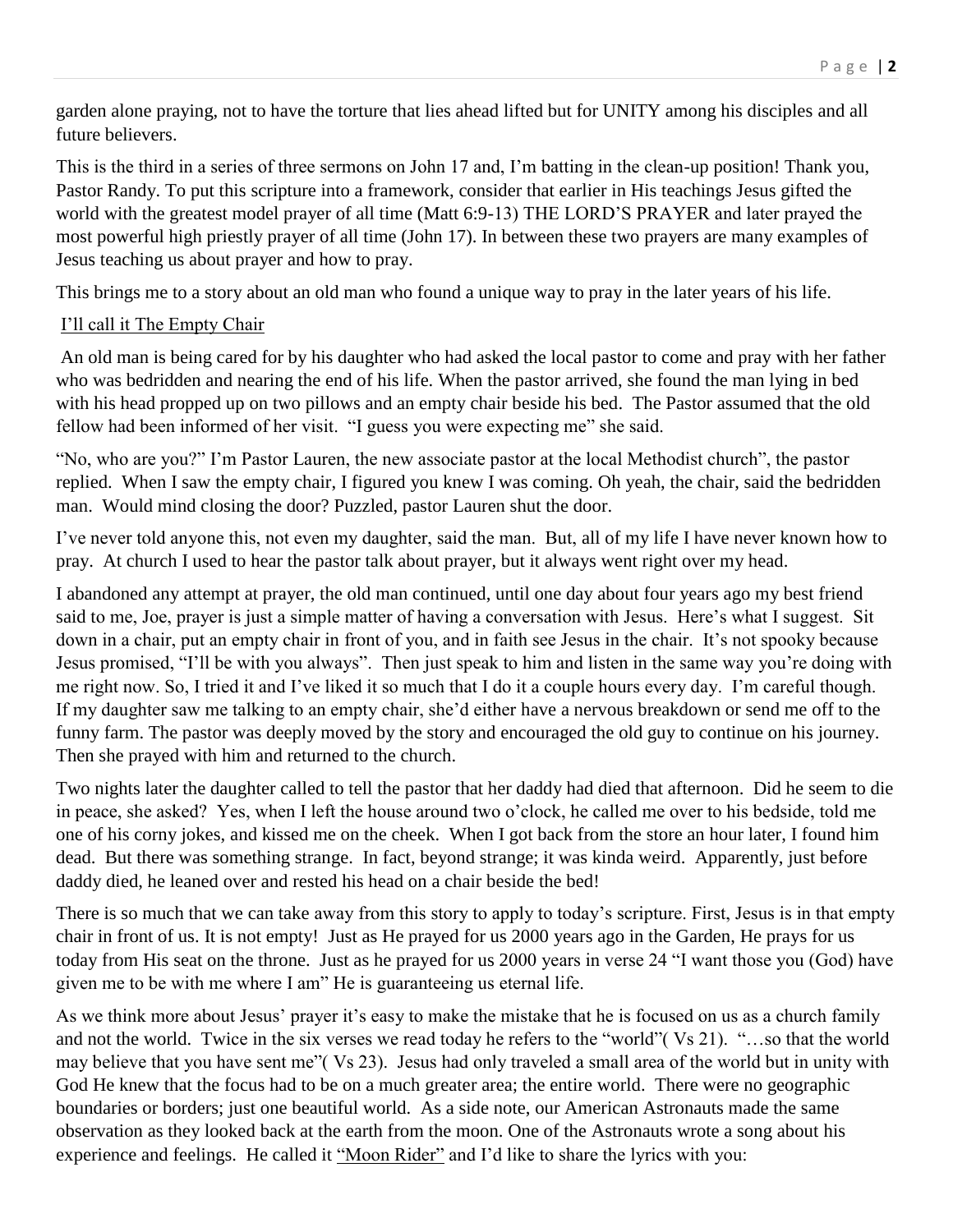The painter tries to paint it, the poet tries to say it, the philosopher tries to convey the meaning to your mind.

But here I am a quarter million miles away, one human being – one human seeing it for the first time.

I can see the white of snow-capped mountains. The blues and turquoise of the oceans blend.

Australia and Asia coming around the corner. And I can't tell where one country starts and the other ends.

The sun is setting on the Pacific, they're just getting up in Rome.

I don't see the lights of my city, all I can see is home.

I saw the world without any borders, without any fighting, without any fear.

So Captain give the order, we're going to cross the next frontier.

I know this view won't last forever, soon I'll be back to reality.

But isn't it the way we perceive things that makes them what they will be?

I saw the world without any borders ….

Gene Cernan, Apollo XVII (the last man on the moon)

This song describes a peaceful Kingdom: a World without any borders, without any fighting, without any fear; A pristine planet, a people whose sins are forgiven, no longer under threat of God's wrath, a people living with Hope, United in the Spirit.

Isn't this Jesus' prayer?

At the conclusion of his prayer, Jesus left with the disciples and crossed the Kidron Valley. On the other side there was an olive grove, and he and his disciples went into it. It is here that he is arrested.

Final thoughts: (Note: As pilots in our flying community, we often like to end a flight with what we call buzzing the runway or making a high-speed pass.) To close out this series of sermons on John 17, let's make a high-speed pass. This entire chapter is Jesus praying.

The prayer is broken into three parts:

- 1) Jesus prays for himself
- 2) Jesus prays for his Disciples
- 3) Jesus prays for future believers

And, so in faith, now imagine God in the "empty chair" and Jesus having a conversation with Him.

Father, it's time. You put me in charge of everything human so that I could give them eternal life. And the real eternal life is that they know you, the one and only true God, and Jesus Christ whom you sent.

Father, I glorified you on earth by completing everything down to the last detail that you assigned me to do. Now Father, glorify me.

I pray Father that these Disciples whom I leave behind to carry on my ministry will be unified in spirit just as you and I are unified. Father protect them by the power of your name so that they may be one just as you and I are one. And, protect them from the evil one.